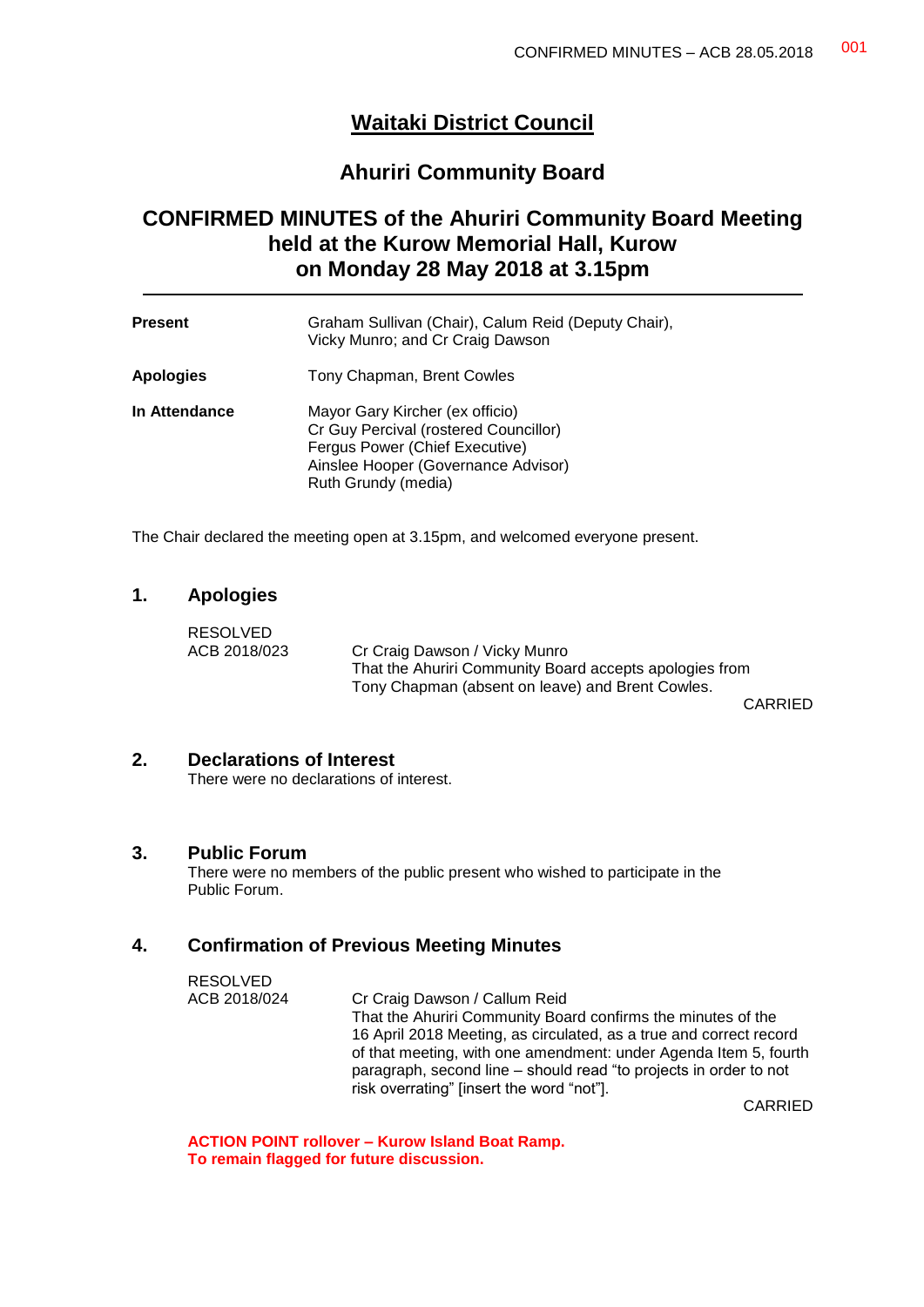# **5. Kurow Camp Irrigation Connection**

The report, as circulated, sought the Board's consideration, for recommendation to Council for approval, to allow the lessee to continue to irrigate grounds as necessary following the Kurow Duntroon Irrigation Company changing the existing above-ground irrigation channel to an underground pipeline.

RESOLVED

ACB 2018/025 Cr Craig Dawson / Calum Reid The Ahuriri Community Board recommends: That Council approves an irrigation connection and pipe to connect to the existing Kurow campground irrigation system.

CARRIED

#### **6. Omarama Top 10 Office**

The report, as circulated, sought the Board's consideration, for recommendation to Council for approval, to allow the lessee to construct a new office block to separate this activity from the lessee's residence and improve traffic flow.

RESOLVED<br>ACB 2018/026

Cr Craig Dawson / Vicky Munro The Ahuriri Community Board recommends: That Council approves the construction of a new office block by the lessee at the Omarama Top 10 campground.

CARRIED

# **7. Ahuriri Community Visioning Workshops – Outcomes Documents and Next Steps**

The memorandum, as circulated, presented (as an attachment) the Outcomes documents from the three facilitated community visioning workshops held within the Ahuriri ward during early March, and conveyed the Chair's intention that the Board members discuss and agree on the next steps in the community visioning process.

- There was considerable discussion around the waste minimisation plan, recycling, and transfer stations.
- The community is concerned that there appears to be no change proposed to the opening hours at the transfer station, despite the community board's submission.
- The key issue is that the whole district is paying a lot for the cartage associated with recycling in the Ahuriri ward. The resource consent requires that waste is collected weekly, whether summer or winter, regardless of how full the bins are. That causes a huge cost.
- There is huge buy-in to recycling from the locals; it is the rate that needs to be sorted.
- The community wants to consider changing the opening hours around.
- There were differing views about the key problem the cartage versus the hours.
- There was general consensus that the community board, in conjunction with Council, should work with the contractors providing the service to see if there was any opportunity to move hours around and look particularly at the green waste issue.

RESOLVED

ACB 2018/027 Calum Reid / Vicky Munro That the Ahuriri Community Board receives and notes the information.

CARRIED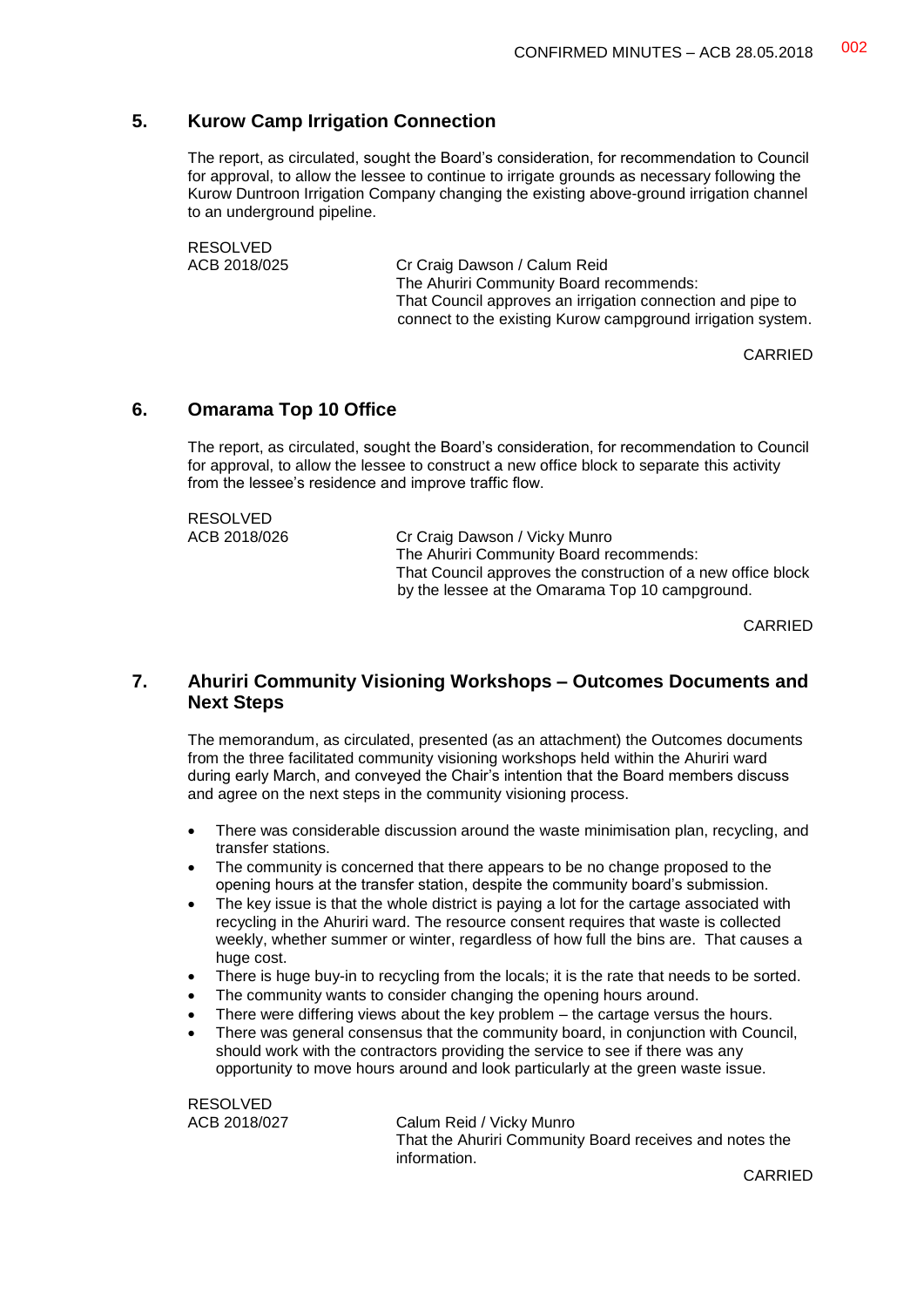# **8. Ahuriri Community Board – Submission on the Long Term Plan 2018-28**

The memorandum, as circulated, presented (as an attachment) the Board's submission on the Waitaki District Council's Long Term Plan 2018-28.

It was noted that the submission had been well written, and was an excellent summing up of the community's issues.

RESOLVED<br>ACB 2018/028

Graham Sullivan / Calum Reid That the Ahuriri Community Board receives and notes the information.

CARRIED

# **9. Tourism Waitaki Update**

Tourism Waitaki General Manager Margaret Munro joined the meeting and made a verbal presentation. She had just visited the Kurow Information Centre and was impressed with the set up and how well the whole service had come together.

Key discussion points included the following:

- The desire to record better data through all of the i-sites in the district, to understand better where tourists were coming from, where they were going, how they were travelling (as part of a group or as an individual). The aim was to use such information for marketing purposes; to talk agents into changing itineraries to bring groups down SH83. If data could show that trends were developing along those lines, then the picture would be clearer and more useful.
- Commercial accommodation statistics and how they had been the only entities recording bed nights used. The increase in other providers (eg private residences, Book a Bach, Air BNB and the like) meant that bed nights were now understated nationally, by approximately half the number. Tourism New Zealand is looking for a national one-source data set which would be great for all; Statistics New Zealand was keen to be involved, too.
- TRENZ Exhibition there had been some really positive feedback about the Waitaki region. There is serious interest from agents about redirecting their tours down SH83 to Omarama rather than Queenstown. Tourism Waitaki representatives were jumping into the discussion, explaining the diversity of tourism opportunities right across the district, and encouraging the change in route patterns. Mrs Munro noted that most tourists require attractions to be in place before they will come. There was great opportunities for Waitaki now with Alps2Ocean and Geopark to attract a more diverse range of tourists with offers that were unique to here and engaging for any age or interest group. Farm tours, stays and farm experiences were a high potential area, and Mrs Munro encouraged board members to have conversations with their communities about what business opportunities could be established down SH83; if the attractions were built, then Tourism Waitaki would get the trade to come to them.
- Luxury tour agents are also expressing interest; they want unique experiences for high-end clients; they would travel via helicopter in and out, so it was about needing the people on the ground to connect with them.
- Tourism Waitaki wanted to involve the communities in these opportunities, and hoped to do some drop-in sessions soon, to talk about trade, find out who is asking the questions and what they wanted, and then importantly, who here wants to do it?
- Capitalising on the Geopark initiative was also important. What else is up the valley that can be added to that experience? The more local knowledge and story-telling, the better. Chief Executive Fergus Power suggested that Board members encourage their communities to go to Council's website and click on the Expression of Interest application for the Geopark. If anyone had any recommendations for improvements or more experiences to add, then he would be very happy to receive them.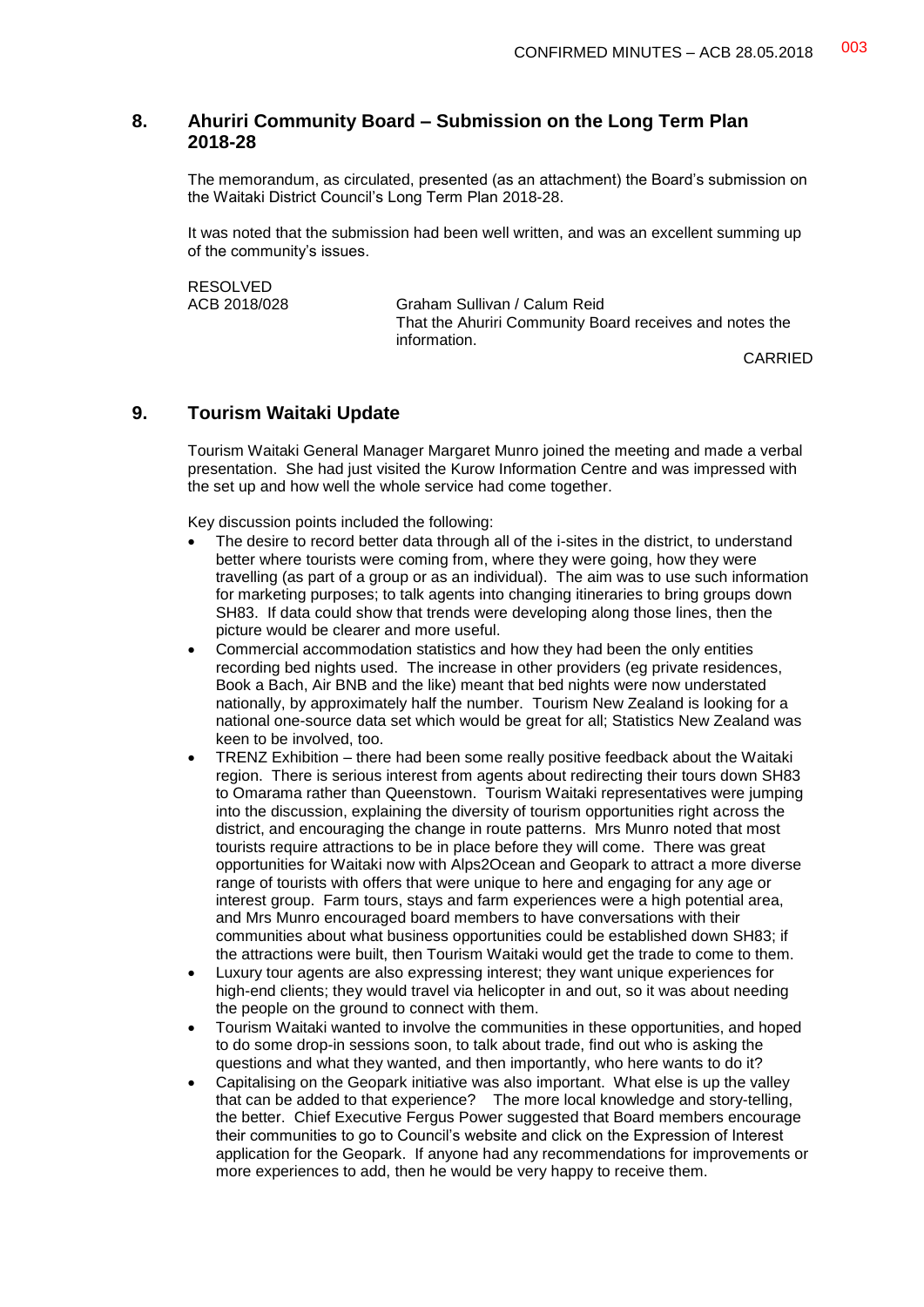- External funding for some projects could be sought. MBIE funding might assist with earlier completion of A2O sections. There was a new fund (Tourism Attraction Projects – TAP) which was aimed at accelerating tourist attraction development. Some of it required a 50/50 split.
- Dark-sky accreditation A Trust had set up the programme in Tekapo and organised the funding drive for it. Earth and Sky was operating a profitable economic business, which came back into International Dark-sky Accreditation (IDA). That has a regional benefit not directly to the business but to the district – creating new businesses, enhancing others already going. It does not require a business to drive IDA; it required a committee.
- There was another way to achieve accreditation. Mackenzie District had worked with Transit to get the right street lighting. Within the town, the lights had to be signed off by an engineer that they were approved for night-sky lighting and then that was put into a bylaw. Once the bylaw was in, then accreditation could be sought.

The Chair thanked Mrs Munro for attending the meeting and said it had been a real pleasure having an opportunity to discuss matters of interest with her directly. There was two Board members not at the meeting today, so he hoped there would be an opportunity soon for her to meet them as well.

*Margaret Munro left the meeting, at 4.37pm.*

| <b>RESOLVED</b> |                                                           |
|-----------------|-----------------------------------------------------------|
| ACB 2018/029    | Graham Sullivan / Vicky Munro                             |
|                 | That the Ahuriri Community Board records its sincere      |
|                 | appreciation to the General Manager Tourism Waitaki       |
|                 | Margaret Munro for her very informative update on tourism |
|                 | in the Waitaki Valley.                                    |
|                 | $\bigcap$                                                 |

CARRIED

# **10. Ahuriri Community Board Financial Update – Quarter 3 2018**

The report, as circulated, presented information about the separate rate accounts and the funds available for distribution to community projects within the Ahuriri ward.

With regard to the **request for a workshop on the Kurow water rates shortfall**, this matter had been referred to the Finance Team.

With regard to the **criteria for each of the accounts**, the Board Secretary read out the explanation that had been provided by the Accounting Manager. ACTION POINT: Secretary to email out the information to Board members

It was noted that the rates income for Otematata was rather high. The Chairman advised that there was a footpath project that would be coming to the Board soon.

# RESOLVED<br>ACB 2018/030

Calum Reid / Vicky Munro That the Ahuriri Community Board:

- 1. receives and notes the schedule detailing balances of separate rate accounts within the Ahuriri ward; and
- 2. receives and notes the report detailing movements and the balance of funds available for distribution to community projects within the Board's ward.

CARRIED

#### **11. Recreation Update**

The memorandum, as circulated, updated the Ahuriri Community Board on routine work, maintenance issues and progress on minor projects from 4 April to 14 May 2018.

There was brief discussion on the following topics:

Twin Lakes Boat event had happened yesterday, and had been well attended.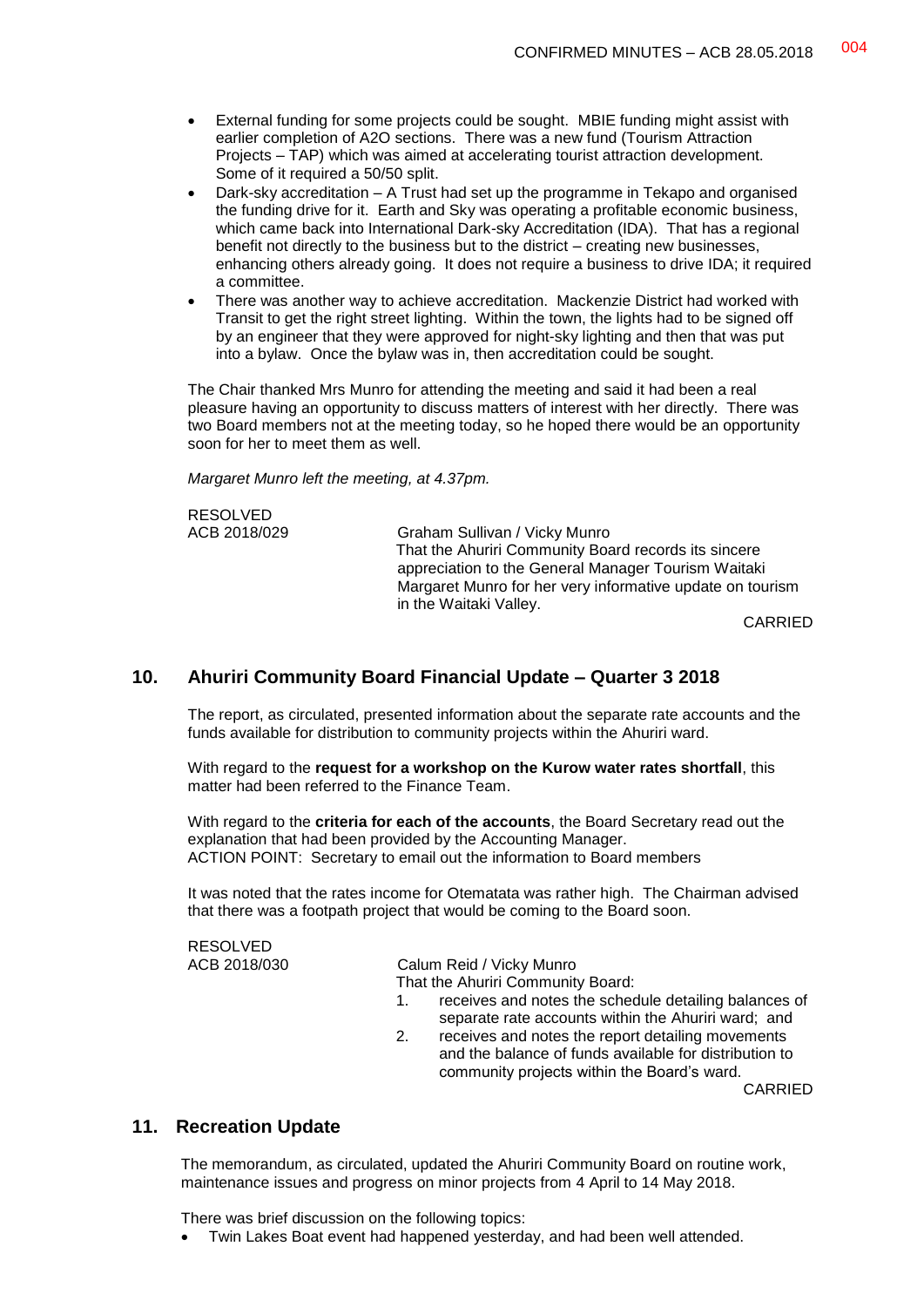- Camping revenue was up 15% over budget. That could be the result of a good summer, with people paying to stay longer, or because some were being displaced to here and other districts when the likes of Queenstown and Wanaka were full.
- The next opportunity would be around splitting up the season, and having an off-season pass perhaps; and promoting the Christchurch to Dunedin route more.

RESOLVED<br>ACB 2018/031

Cr Craig Dawson / Calum Reid That the Ahuriri Community Board receives and notes the information.

CARRIED

#### **12. Assets Update**

RESOLVED

The memorandum, as circulated, updated the Board on issues, operations and projects managed by the Assets Group, occurring within the Ahuriri Ward since the last Board meeting on 16 April 2018.

It was noted that there was still some finishing work to be done on the footpaths for that project to be fully completed.

| <b>RESOLVED</b> |                                                         |
|-----------------|---------------------------------------------------------|
| ACB 2018/032    | Graham Sullivan / Vicky Munro                           |
|                 | That the Ahuriri Community Board receives and notes the |
|                 | information.                                            |

CARRIED

#### **13. Building Consents Issued in Ahuriri Ward for the month of April 2018**

The report, as circulated, provided the Ahuriri Community Board with a list of building consents issued in Ahuriri Ward for the month of April 2018.

| <b>INLUULVLU</b> |                                                            |
|------------------|------------------------------------------------------------|
| ACB 2018/033     | Cr Craig Dawson / Graham Sullivan                          |
|                  | That the Ahuriri Community Board receives the information. |

CARRIED

#### **14. Elected Members' and Executive Management's Information Report**

The report, as circulated, presented collated updates from Elected Members of the Ahuriri Community Board and of Council, and from Executive Management, in order to share information about matters and events that have occurred since the previous Board meeting. Part I included reports from the Chair, Board Members, and Ward Councillor. Part II included the Mayor's and Chief Executive's Reports to the 8 May 2018 Council Meeting, and the Health and Safety Update to the Finance, Audit and Risk Committee Meeting on 15 May 2018.

Calum Reid provided his contribution verbally, as follows: That he had been involved with the playground project, and had been working with Paul Smith, the contractor at Kurow.

RESOLVED ACB 2018/034 Calum Reid / Vicky Munro That the Ahuriri Community Board receives and notes the information in Part I of the report.

CARRIED

The Mayor's report was taken as read. Mayor Gary Kircher noted that tomorrow was Council's big day to decide on issues for the Long Term Plan. It was looking like a slightly lower total rate increase of 3.33% rather than the 3.5% originally envisaged. He said that the submissions from the community board, and Omarama and Otematata residents'